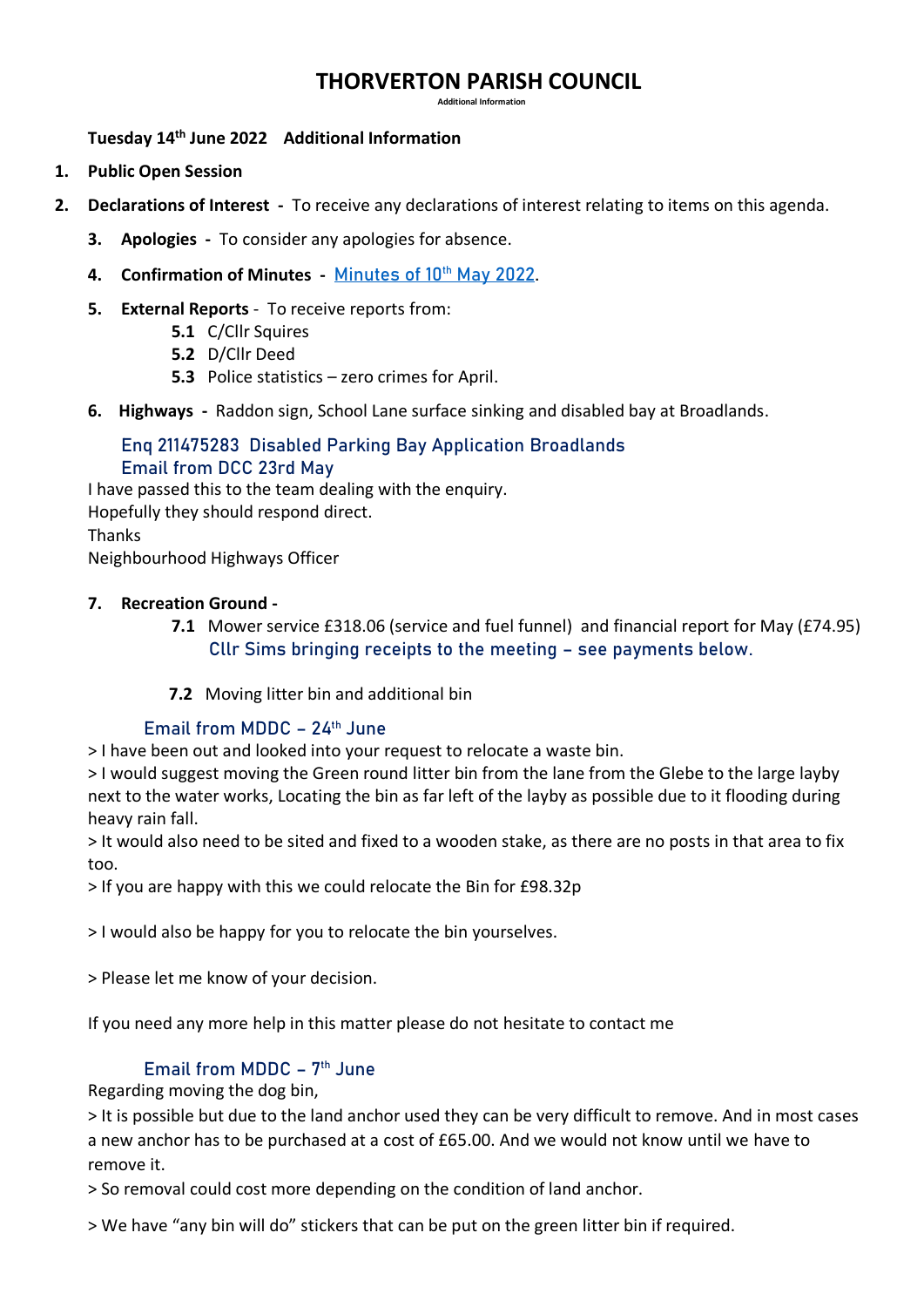Recreation Ground Bin

>If you would like the litter Bin moved we can move it for an extra £45.00p if done on the same day as the dog bin relocation.

> looking at our bin data for that bin MDDC would not pay for an extra bin.

> If the Parish wish to purchase an extra bin for the recreation ground it will cost £247.44 plus £260.00 per year to empty once a week.

### **8. Projects**

**8.1 EV Charging points** Results of the survey.

### Survey results circulated in full by Cllr Lane on 1st June. Cllr Lane's summary:

#### **Electric Vehicle Charging Points Item 8.1 for the June 2022 meeting of Thorverton Parish Council** Purpose

1. To consider the results of the Electric Vehicle (EV) Charging Points Survey and any subsequent action.

#### Background and Discussion

2. In April Council agreed that we should gather views of parishioners on the possibility of installing charging points for EVs, probably located either in the Quarry Car Park or the Memorial Hall Car Park. The survey ran through May and elicited 91 responses, mostly through people completing and returning the hard copy forms which we circulated with the Here to Help leaflet.

3. Not unexpectedly, under 7% of respondents currently own an EV, although 57% did say that they would or might get an EV within the next five years. For just over three-quarters of respondents, the current lack of an EV charging point was not seen as a barrier to buying an electric vehicle. Almost 80% of respondents felt that a charging point was a service that should be available in Thorverton, even if they did not expect to make regular use of it themselves. Indeed, 57% of respondents did not think that they would be likely to use a publicly available charging point.

4. Although respondents were generally supportive, there were several concerns expressed, in particular:

- that charging points would be using Council Tax to fund a service that was more likely to be of benefit to the richer residents;
	- that the Quarry Car Park was already rather busy;
	- that we should not be discriminating in favour of electric vehicles;
	- that the charging time would be too slow.

#### Action by Council

5. It is recommended that Council agrees to publish the summary results for each question.

6. Council is invited to consider how best to proceed. There does seem to be a fair level of support for installing EV charging points and Council may wish to indicate that it is going to explore the costs and potential benefits far more closely before taking any decisions. It would be as well to discuss with the Memorial Hall Committee, as they had shown an interest in the possibility of installing charging points and may see advantage in having points in their car park. *Neville Lane 12 June 2022*

### **8.2 Affordable Housing** Final report from the Task & Finish Group

### Cllr Crang's closing report of the T&FG, circulated by email 8<sup>th</sup> June

Section 106 Deed of Variation re Affordable Housing in Leonard Square Closing report on the Working Group by Councillor Crang

Background.

At the 8th March meeting members of the public from three households voiced concerns over the process for the allocation of one of the Affordable Homes at Leonard Square. Council was also made aware of the Deed of Variation of the s106 agreement dated 18.01.22 and posted to the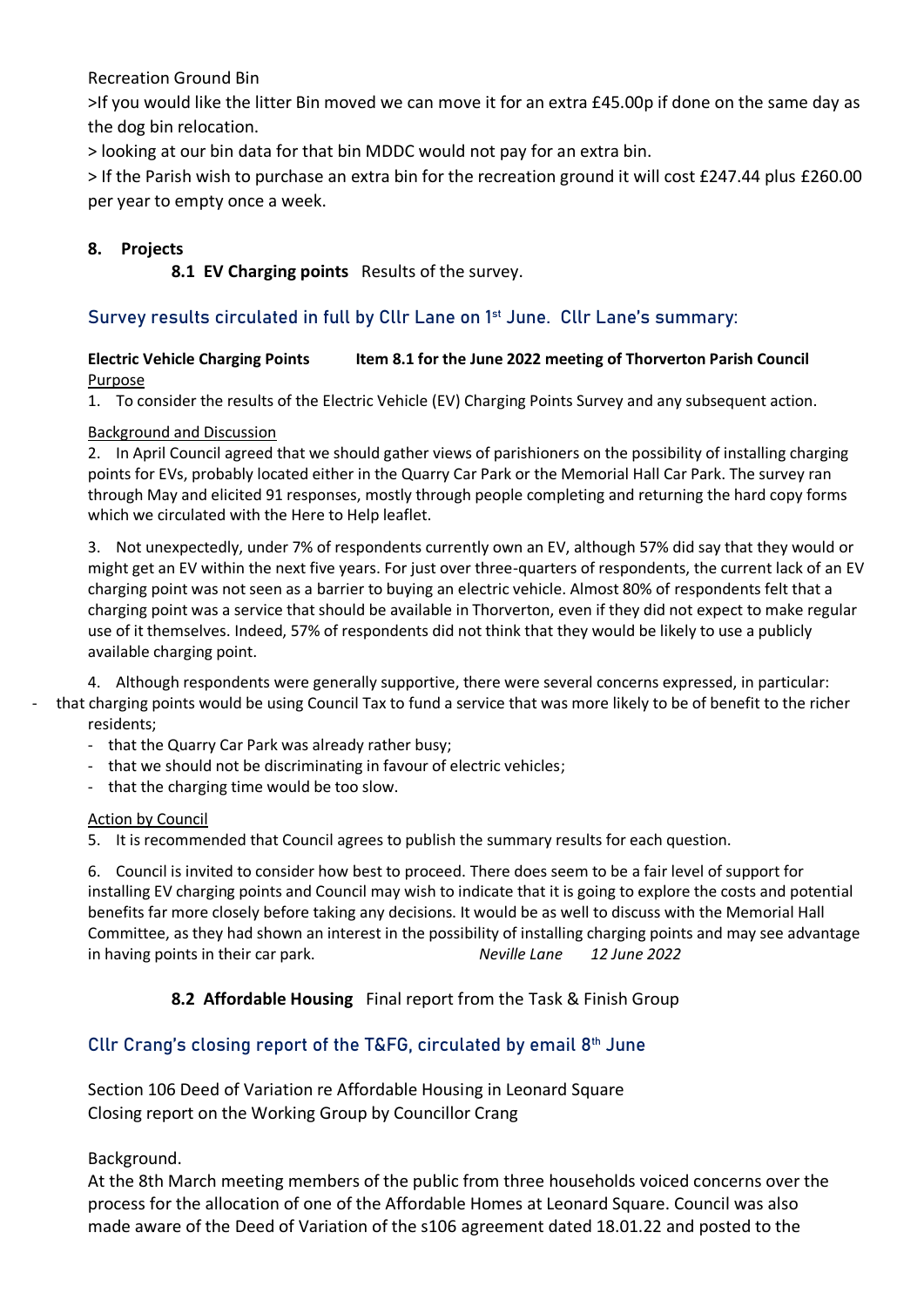planning portal under the outline planning consent for the development. Under item 21/178

• Council unanimously RESOLVED to write to Heritage Homes asking to halt them to sale and to MDDC unhappy about the way matters have been handled throughout and the change to the s106 without consultation.

• to set up a Task and Finish group led by Cllr Crang bringing in appropriate expertise to report on the implications of the changes made and anything that the Parish Council can do.

The group. Cllrs Crang, Uglow and Wills with assistance from Andrew Wiles and Roger Cashmore. The group has corresponded by email and held Zoom meetings hosted by TPC Chairman. Activity.

The group has assisted the Clerk in the drafting of the emails referred to in the first point of 21/78; they were sent on 28th March. Heritage Homes (HH) replied by letter dated 11th April and Angharad Williams (Development Management Manager, MDDC) attended, by Zoom, the Council meeting on 10th May. The group helped draft the Clerk's subsequent email to her. Councillors and members of the public are aware of this correspondence.

Report on implication of the changes.

As Council is now aware, the s106 variation gave HH the right to allocate the two "intermediate" homes to eligible "local" people. Those homes are sold outright at a discount and then lost to any future eligible "locals". The definition of local was unchanged, so includes anyone working in the parish for six months.

The "intermediate" homes are a pair of semidetached three bed houses one of which is sold as a "self/client build" site at a fixed price and the other completed at a discount to market value. Actions the Parish Council can take.

Council has the power to seek a Judicial Review to try to overturn the Deed of Variation, but apart from any other consideration we are out of time. We were not advised of the Deed of Variation by MDDC in any case.

Therefore we are restricted to learning from the process. There are lessons for TPC and for MDDC. Heritage Homes letter 11.4.22. is helpful and, in summary, gives details of the application process for one home which is being sold at £300,000, 80% of market value; the person to whom they have allocated it was the first to enquire, is a single local mum, a first time buyer and also in the Forces/Police/Key worker category; with some discretionary help from HH her earnings are sufficient to have an agreement in principal for a mortgage. The HH letter gives no information about the purchaser of the other half of the semi-detached house which is being sold as a site for a self/client build for £100,000 against a stated market value of £125,000. HH advise that the sign at the entrance to the building site advertised the availability of the affordable homes to local people. In their letter HH correctly state that TPC could have raised concerns when consulted on the application for consent for reserved matters. It is useful to review how we dealt with the application by

Heritage Homes. The planning process:-

Application for Reserved Matters submitted by HH on 13.09.19 together with 28 supporting documents. TPC did make neutral comments on issues of design etc on 8.10.19 and 13.11.19. The Officer report 28.2.20 faithfully copies all points raised by TPC so can assume that any comments about the affordable housing would have been noted.

A Design and Access statement by DLP Planning Ltd and an Accommodation Schedule were submitted on 13.9.19. The former states that after consultation with the Affordable Housing Officer a pair of semi-detached three bed houses are provided as intermediate affordable units for sale as shared ownership or shared equity at 80% of market value. The Accommodation Schedule shows two "intermediate Sh. Eq."

TPC did not comment on either of these, nor on an apparent error in DLP's statement that says 1 and 3 bed homes are provided, nor on DLP's assertion that 30% of affordable houses rounded to the nearest whole number was "accordingly" four rather than five.

MDDC Housing Enabling Manager message dated 17.9.19 stated that local need was for 3x1bed and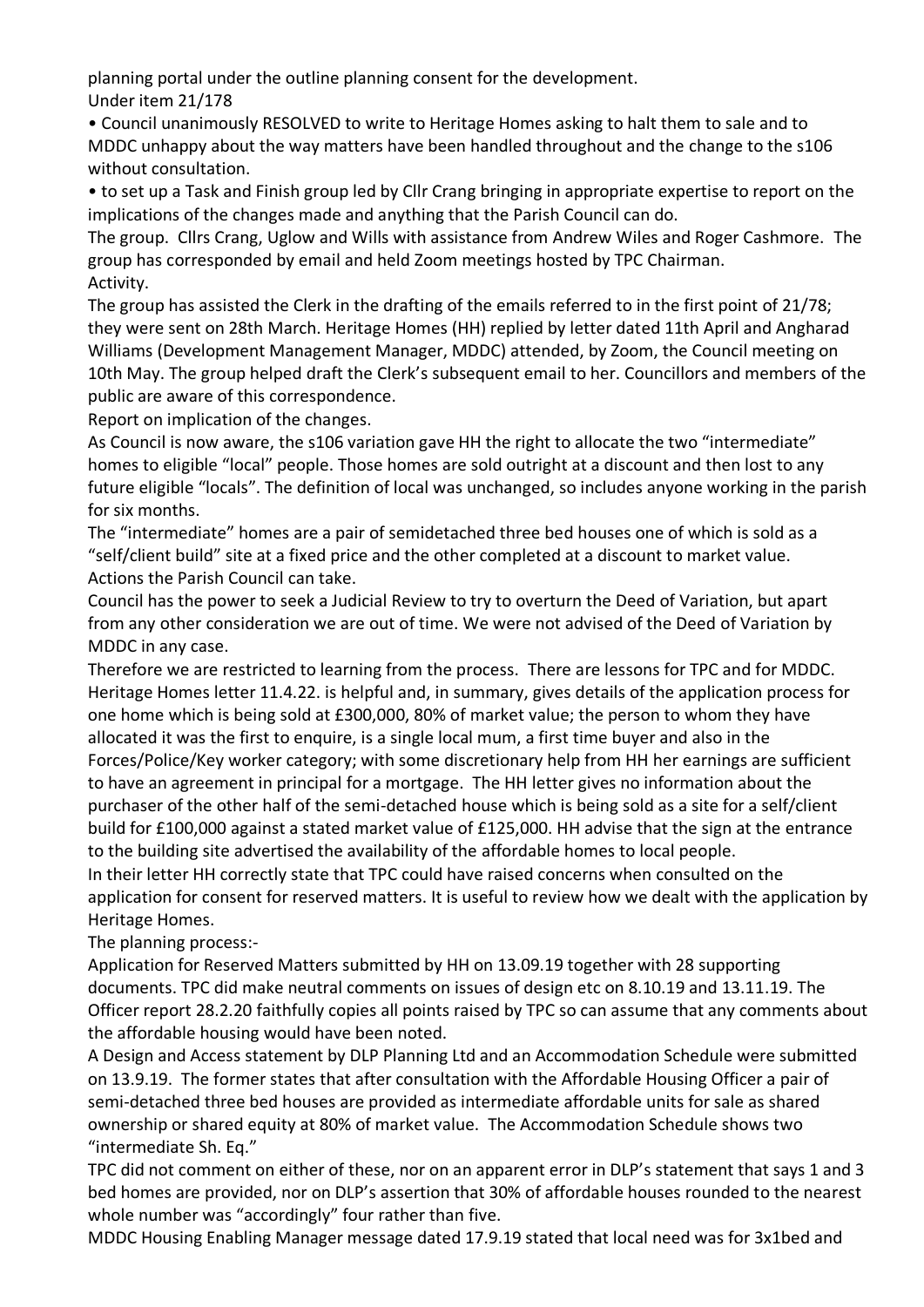1x2bed. This referenced in the Officer report 28.2.20 but no other comment on Affordable Housing available in Planning Portal to show what MDDC did in relation to affordable housing or what consideration was given to it. TPC could have asked how this statement of need was reconciled to the housing being provided.

The changes to the s106:-

TPC not involved in this negotiation between MDDC and HH and we know that we are not a statutory consultee. Although we could have made pre-emptive comments advising against other changes to the agreement, it is difficult to see how anyone would anticipate what MDDC have agreed. TPC did not anticipate that "intermediate Sh. Eq." would result in two houses being sold once at a discount and then being lost to the local community.

MDDC obliged to respond to a request to vary a s106 if a developer can demonstrate the change is necessary to ensure the viability and hence delivery of the development. Difficult to see how some of the changes they have made do not reduce viability rather than enhance it.

The email 22.5.22 to Angharad Williams sets out TPC's suggested actions for MDDC 1. That there is an 'audit' or 'review' of the allocation of the 2 homes designated for shared equity and/or self-build, in particular looking at:

· were the homes marketed sufficiently and appropriately, especially to local people? · were they allocated/sold in accordance with the s106 requirements, in particular with regard to prioritisation for local people; and were those people on the Housing Needs Register?

· were they allocated/sold to someone with a connection to Heritage Homes?

2. That MDDC will contact the local households whose hopes of being able to buy one of these homes were disappointed:

· to explain what has happened, and

· to consider what help MDDC can now offer them to enable them to meet their reasonable housing aspirations

3. That MDDC will draw lessons from whole matter, perhaps culminating in a report to its Planning Committee including

· consulting Parish Councils whenever a substantial change is proposed to a s106 (it may not be a legal requirement to consult PCs but presumably there is no legal bar)

· being more restricted in its delegation to developers (especially non-housing associations) of the marketing & allocation of affordable homes; policing these delegations much more rigorously · being much more wary of agreeing to unusual tenure arrangements for affordable housing delivered through s106

• reviewing in what circumstances (if any), MDDC should consider agreeing to less than 30% (rounded) affordable housing in a development (of above x homes), and how any such proposal should be shared and consulted with the public. Reviewing how viability assessments are made.

Conclusion

Thanks due to all participants in the group, but especial acknowledgement of the expert contribution by Andrew Wiles. Stuart Crang 7.6.22

**8.4 Platinum Jubilee** memorial.

- **8.5 Jubilee Green & Barliabins** incl authority to spend up to £250 on the fences.
- **8.6 Litter bin** for Silver St/Hulk Lane (see 7.2 Rec Ground above)
- **8.7 Bike rack** for the Post Office
- **8.8 New Cemetery**

## **9. s106 Funding and Applications to Spend from the Cricket and Football Clubs**

## Cllr Wills' s106 Summary, email 1<sup>st</sup> June

**Funding available for Thorverton from Section 106 contributions**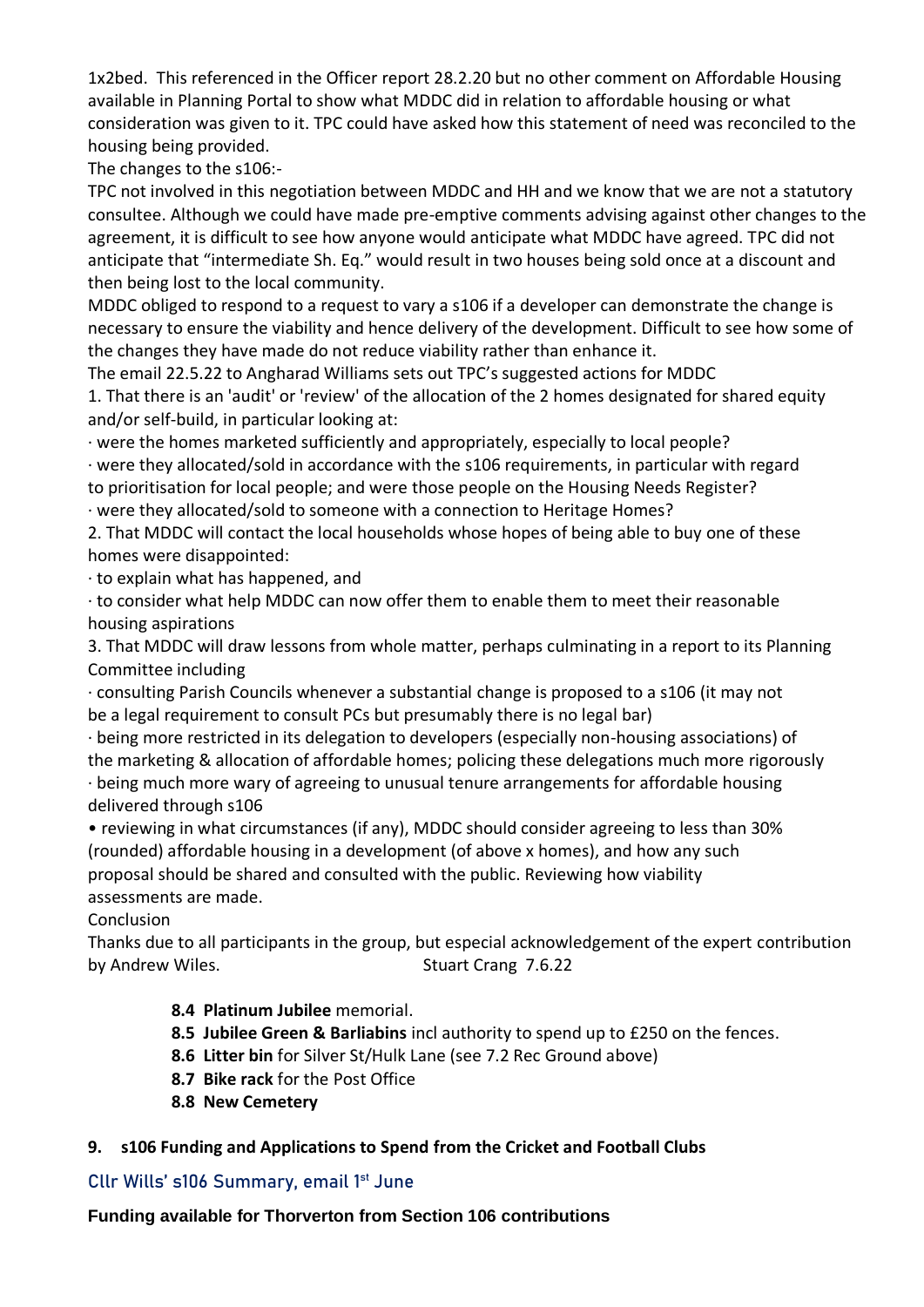1. A review of the Section 106 funds available to Thorverton was carried out in May 2022. Information and valuable advice was provided by the Planning Obligations Monitoring Officer at Mid Devon District Council., Jo Williams.

| Held by MDDC and available to<br>spend                                  | <b>Income</b> | <b>Expenditure</b> | <b>Balance</b> |
|-------------------------------------------------------------------------|---------------|--------------------|----------------|
| General Fund Thorverton (pre-<br>2015                                   | £22,723.88    | £6,249.50          | £16,474.38     |
| Creation of recreational public<br>open space at Barliabins             | £3,242.00     | 0                  | £3,242.00      |
| Towards improving sporting<br>facilities at Thorverton Football<br>Club |               |                    |                |
| <b>TOTAL</b>                                                            | £28,665.88    | £6,249.50          | £22,416.88     |
| Due from Heritage Homes on<br><b>First Occupation</b>                   |               |                    |                |
| Towards cost of improvements to<br><b>Thorverton Football Club</b>      | £7,994        |                    |                |

2. A summary of the funds available and expected is in the table below;

- 3. The deadline for spending funds from the Court Barton development is ten years from receipt, i.e. August 2027, and amounts to £16,195 of the total held (slightly more than the figure in the s106 agreement because it was index-linked). The rest of the contributions came from planning consent from individual properties, and although there is no deadline MDDC would be delighted if we could commit all these funds as soon as possible. If we wanted to use the funds that are already held by MDDC on projects that are different from those listed (i.e. Thorverton FC and Barliabins) we would need to make MDDC aware as soon as we can.
- 4. The contribution from Heritage Homes for the Broadlands development is due when the first occupation happens, which is due later this year. It is possible to use that contribution for another project if the Parish Council and original recipient could persuade the developer to redirect it, but again the necessary actions would need to be taken as soon as possible.
- 5. The Mid Devon Local Plan Policy S5 refers to Public Open Space and states the policy priorities. These are allotments; amenity green space; parks, sports and recreation grounds; play space (children); youth space (teenagers). The policy also states that

*"Access to public open space including sports facilities is an essential element of healthy communities and national policy promotes such provision. To this end the Council has undertaken an Open Space and Play Area Study (2014) to identify the level of supply across Mid Devon and the gaps in open space provision. This results in the above standards, which aim to maintain the current level of provision per person as Mid Devon's population increases, and to increase the provision for teenage facilities which has been identified as a particular area of open space deficiency. Teenage facilities might include skateboard parks, basketball courts and 'free access' Multi Use Games Areas (MUGAs). In practice, there will always be some flexibility of use where younger children use equipment designed for youths and vice versa." (Extract from Policy S5, Mid Devon Local Plan 2020)* 

- 6. Section 106 funding is not to be used for noticeboards, Village Halls, phone boxes, graveyards, grounds maintenance, repairs to equipment, refurbishment of existing facilities. It can be used for play equipment, safety surfacing, secure fencing, sports facilities, BMX tracks and skate parks, community orchards, picnic benches.
- 7. An application for the funding can be made by the Parish Council, or a relevant organisation with the support of the Parish Council and District Councillor. Only capital projects can be funded and three quotes must be supplied. The application will only be successful if it gives satisfactory confirmation of;
- Value for money;
- Needs and justification;
- Quality and design;
- Mitigation against development;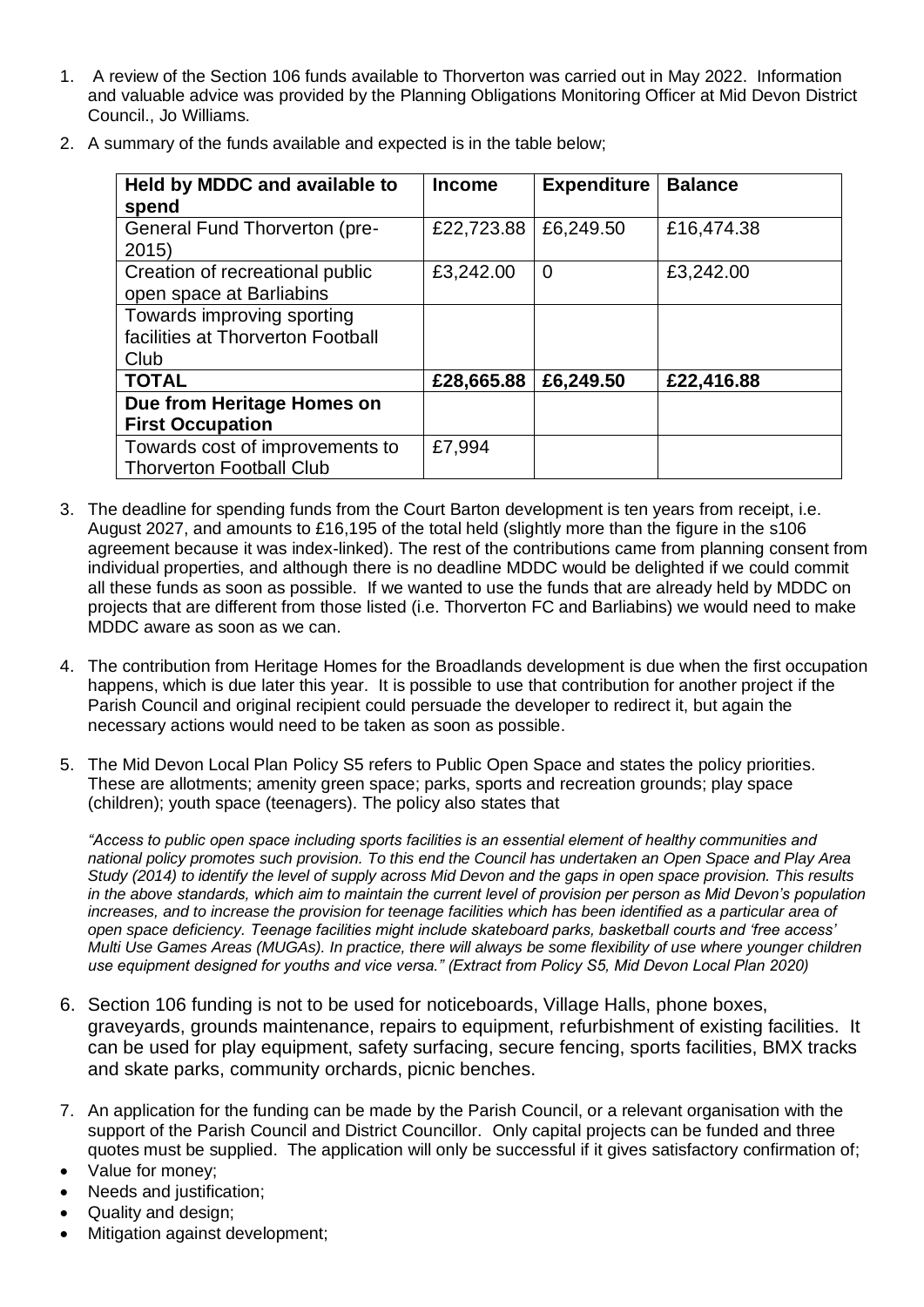• Landowner consent. A copy of the application form is held by the Clerk. JW May 2022.

### Thorverton Cricket Club email 29<sup>th</sup> May

I am writing on behalf of Thorverton Cricket Club to ask for your support for an S106 application we are hoping to submit to Mid Devon District Council in the coming weeks.

We noticed that you have a Parish Council meeting tomorrow evening so we wanted to inform you prior to this and hopefully have it added to your agenda for discussion.

The funding relates to "Welcoming Environments" so we wanted to outline what we would plan to purchase with the funding and how it would benefit the local community.

As a cricket club we see ourselves as an integral part of the community in the service that we offer to adults and juniors that use the club and it's facilities throughout the year. We hope to use the funding to make the cricket club more welcoming to members of the club and the local community by offering a bespoke space/ area for them to sit and enjoy the cricket or our hospitality facilities. We currently don't have enough outdoor furniture to make it an enjoyable or completely welcoming environment and we want to encourage as many people to come and enjoy the ground and be comfortable while doing so.

We hope to purchase the following;

- **Outdoor furniture - two picnic tables and two benches.**
- **Parasols to add shaded space on the ground as well as some pop up portable gazebos that can be used by families on various parts of the ground.**
- **A new BBQ that we can use at events and at junior training nights and games.**
- **Patio heaters for cooler weather.**
- **Some poles and rope to section off our car park to increase space of social areas and add to the safety of people on the ground.**
- **A welcome sign on the road highlighting opening times and highlighting upcoming events at the club.**
- **We are still waiting on concrete quotes to come back for all of the individual items but we expect the costs to be between £2,300 and £3,000 in total.**

We currently have over 200 senior, social and junior members along with their parents and families. The purpose of the project is to create a welcoming and safe environment for people, particularly families, to enjoy the ground as well as attracting new people to it.

We welcome anyone to the ground when cricket is on so the facility will be used by anyone with an interest in cricket not just members.

I hope that all of the above makes sense and we would be so appreciative of your support for this project. We think that it will really help the wider community to enjoy our facilities and forge even greater ties with the village.

If you have any questions or issues arising from the above then please do not hesitate to let me know. I look forward to hearing from you. Many thanks, **Thorverton Cricket Club Honorary Secretary**

### Thorverton Football Club email 1<sup>st</sup> June

### **S106 funding**

Further to the May meeting notes on the parish council site, you may already know this by now, but the S106 funds from the Broadlands development should be £7,995.

I found this out from the attached deed having searched the link supplied by the TPC clerk in the email below. I am aware there was a later variation to this deed but I could not see it altered the S106 funding.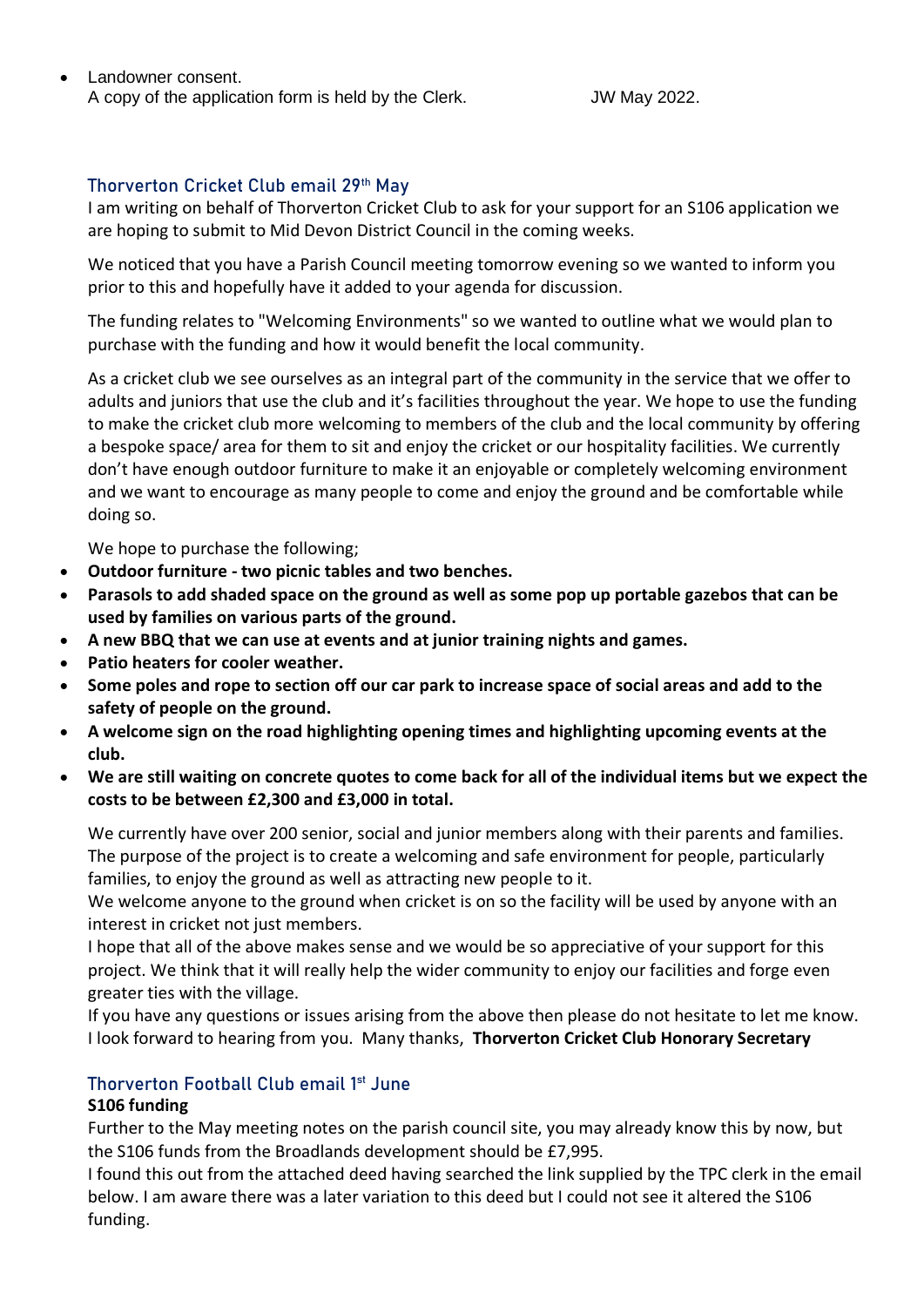I know Graham was looking at the cost of replacement playground equipment for the Rec, and Thorverton FC support the use of such funds going towards this.

### **The FC agreement with the PC**

Further to 18.3, our agreement is to maintain the Recreation Ground throughout the year, not just the season. We have not agreed to touch the trees or any fixed equipment other than the goalposts. I attach our agreement, as a reminder.

Graham does kindly help us maintain the area, but in theory we should cut the pitch throughout the year. I thought I would clarify this in case Graham thinks it is solely his responsibility! We will keep on top of this. We appreciate the work Graham does but are happy to keep the pitch cut (I do need to be shown how to use the strimmer at some point so I can do the verges).

Incidentally, we have asked one of our committee members, who is a tree surgeon, to cut the trees to reduce the overhang on the football pitch. We last paid for this via a grant a couple of seasons ago, but we will make him do it for free as should not be as much work this time. There is no preservation order on the trees, so I see no issue with this (and am just informing you for completeness sake). Kind regards., Thorverton FC Secretary.

### Thorverton Football Club email 16<sup>th</sup> May

Regarding S106 funding from Broadlands (this is just my little history reminder, which follows, as it may be useful (or not!)):

From April 2021 minutes, the football club requested a meeting to discuss the spending of S106 money, as the funding has to be spent in the vicinity of the Rec. Cllr Foster was leading on this. May 2021, Cllr McKee headed up the working party for S106 funding.

June 2021, S106 group amalgamated into different groups. Cllr Sims leading Rec group with Cllr Price. At some point I agreed to go on the group, but this then seems to have dropped away from the PCC minutes.

My email below shows I approached MDDC but at that point no funds had been received. I had it in mind that about £9k may have been available; however, having checked the MDDC website they have taken off their spreadsheet showing where allocations were made.

I am happy to contact them, although you may be happy to do so yourself?

My concern is not spending the money in time and it going back to the developers.

As a football club, we were originally hoping to spend some of the S106 funds to help us, but we think we can obtain other grants to assist us, so would like to help the PCC spend it on playground equipment, as this indirectly helps us in providing a nice play area for tour members with children. Kind regards, Thorverton FC sec.

## **10. Thorverton in Bloom**

## Cllr Lane's email 16th May

As background to this request I should explain that we had a reasonably successful Thorverton in Bloom in 2021, with a good number of people making a significant effort. However, this year, I have not wanted to push Thorverton in Bloom too much given the village's energy being directed at the Jubilee celebrations. It felt to me as though that would be just asking a bit too much. It does mean that we have reached a point when we need to decide either to give Thorverton in Bloom a big push or simply to drop the idea and tell people why we have done so.

## **11. Village Tidy-up Day**

## **12. Correspondence Policy**

## Draft Correspondence Policy

All correspondence is handled by the clerk with the Councillors being consulted, copied into replies or an item being put on the agenda for next Council meeting as the clerk sees fit.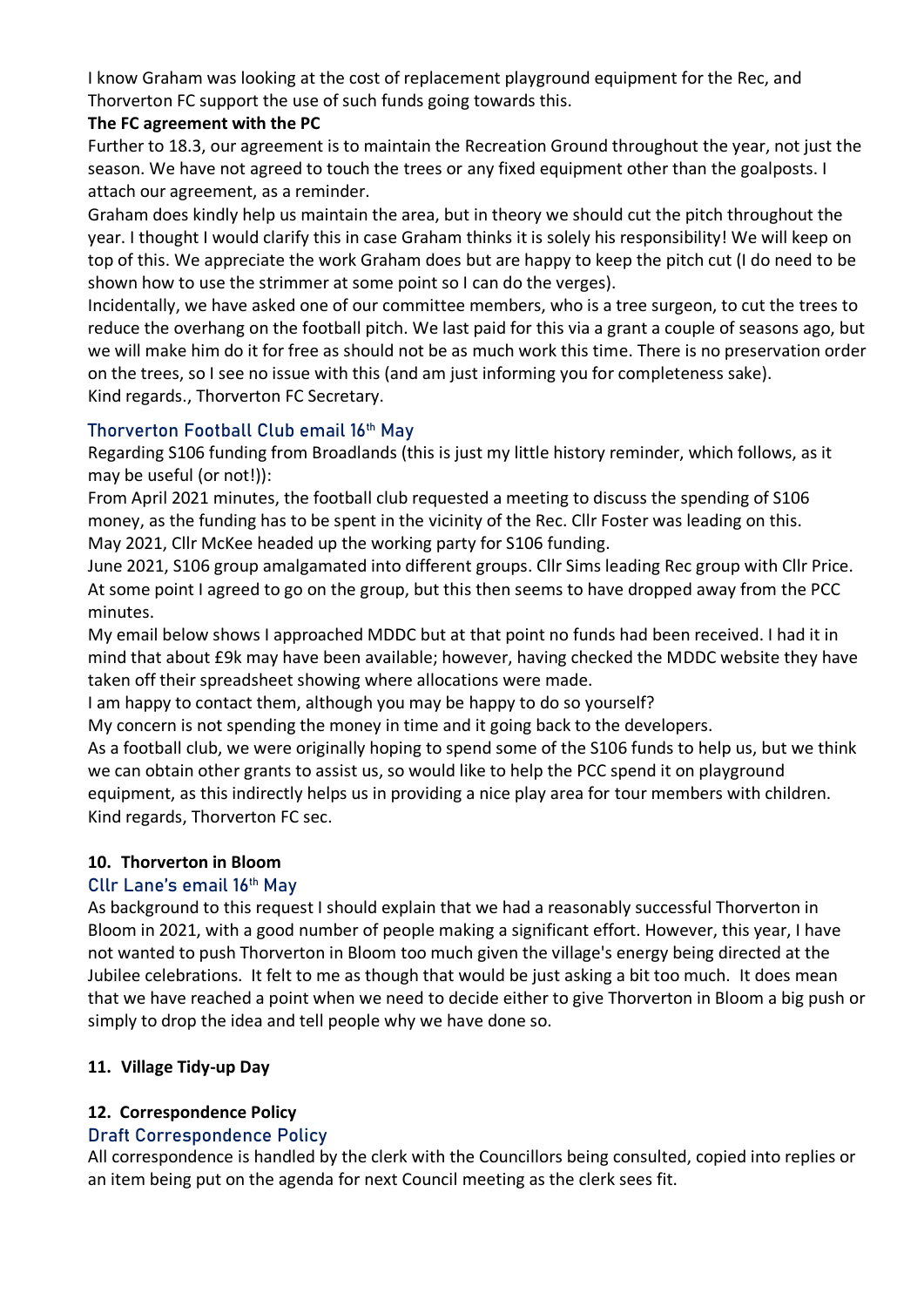Correspondence may be received directly by the clerk or via a Councillor in one or more of the following formats

- o Email
- o Physical letter
- o Telephone enquiry
- o SMS text enquiry
- o Personal contact
- o Website enquiry
- o Facebook message
- o NextDoor message

Councillors should forward details to the clerk of any items received.

### **13. Planning 13.1 Applications**

**13.1.1 [22/00635/DPO](https://planning.middevon.gov.uk/online-applications/applicationDetails.do?activeTab=summary&keyVal=R9LM4LKS07T00) –** Variation to the s106 agreement for Court Barton Close – Consideration of draft comments – "Thorverton Parish Council appreciates that this change is designed to raise more funds with which the Housing Association can use to build more affordable homes and cautiously supports the application. The Council trusts that MDDC are confident that:

- 1. this is standard practice
- 2. the Housing Provider is well-run and not in danger of liquidation
- 3. there is no threat of eviction for the tenants of Court Barton"

**13.1.2 [22/01063/FULL](https://planning.middevon.gov.uk/online-applications/applicationDetails.do?activeTab=summary&keyVal=RCR1KMKS0I100) -** NGR 292292 101832 (plot 2) (South Of Broadlands) – Double

garage

### **13.2 Decisions**

|  | 13.2.1 22/00532/HOUSE Hannabusses Thorverton EX5 5PJ- Instal PV panels (granted) |
|--|----------------------------------------------------------------------------------|
|  | 13.2.2 22/00789/HOUSE 12 Silver St EX5 5LT - Side & rear extensions (granted)    |
|  | 13.2.3 22/00743/HOUSE The Briars Jericho Street EX5 5PA - extensions (granted)   |
|  | 13.2.4 22/00408/HOUSE 31 Silver Street - side and rear extensions (granted)      |

**14. Handyman** - To discuss the work for the next month and consider the increase in hourly rate. Email from Ben Fitch, 3rd June

Please accept my apologies for the delay in getting the two attached invoices to you, it has taken me much longer than expected to catch up with admin following the covid infection that I had over Easter. Anyway, I am up to date now and completely understand that I will have to wait, in line with Thorverton PC protocol, before the invoices can be approved and paid. the invoices relate to works carried out on 12th and 26th May, respectively.

In addition, I am having to increase my hourly labour rate, to £20, (NB from £15 JPR) with immediate effect. This is as per the following line in the attached quote (BFQ20210001): "this rate may be subject to review, in line with changing business and economic conditions". This quote is dated 17th September 2021 and was provided to the appropriate Thorverton PC members as part of the tender process for the corresponding contract. I would be grateful if you will bring the increase to the attention of the Parish Council, and provide me with any feedback, at your earliest possible convenience.

### **15. Finance**

- **15.1 Annual Accounting and Governance Return**
- **15.2 Bank Balance** To note the bank balance of £ 62,946.84 (8th June 2022).
- **15.2 Banked Receipts (May)** £ 3.21 interest
- **15.3 Grant Giving** £150 for Thorverton Through Time website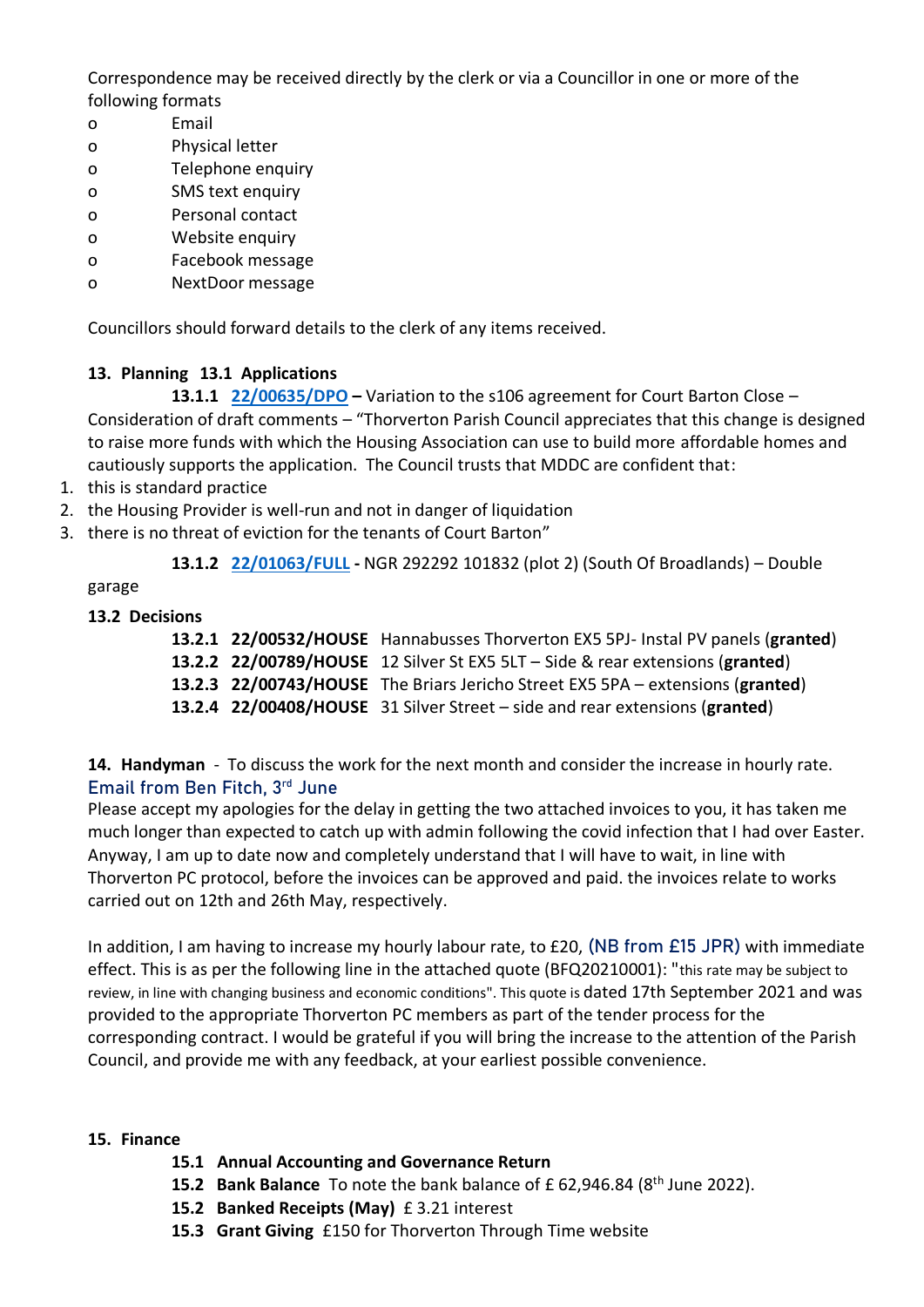#### **15.4 Insurance renewal**

### Quote for renewal – Gallagher £719.34 (36.7% increase over 2021/22) Response to challenge to premium (received 27<sup>th</sup> May)

Thank you for your recent query regarding the increase in your renewal premium this year, we understand your concerns and hope that the following information helps to explain why such increases have been applied.

Insurance runs through a cycle of hard and soft markets and the industry is currently experiencing a hard market which is characterised by increasing insurance premiums, and reduced insurer capacity. Whilst the impacts of Covid-19 has had significant impacts in creating the hard market there are other factors which have caused this such as: regulation changes, increasing storm severity and frequency, claim inflation, reinsurance costs and low interest rates. Claims inflation has meant that average claim costs are rising above inflation as a result of increased building costs and labour shortages. Storm events within the UK are also becoming more severe and frequent and therefore costing insurers more money than previously.

All of these factors are passed back to the client in increased premiums.

We fully appreciate the affect that an increase in premiums can have on our clients, but want to reassure all of our clients that we have explored all options available. We have confidence that we continue to represent significant value for the comprehensive insurance solutions we offer the sectors we serve.

We continue to review, negotiate and engage with our insurer partners to maintain our professional proposition. We will maintain communication with all of our clients, in order to ensure we deliver the highest levels of service and advice and, as always, look for client feedback to maximise our efforts in this regard.

*[Name]* Client Advisor

### Alternate quote from Zurich Insurance (received 20<sup>th</sup> May)

Hello Jim,

Please find enclosed your 2022 quote with Zurich Insurance for Thorverton Parish Council, which we hope will offer you a competitive premium and some significant increases in cover, as well as other benefits.

#### **Our understanding of your organisation:** *[Detail removed]*

## **The quote includes the following lines of cover (specific details listed in the attached schedule):**

*[Detail removed]*

#### **Pricing:**

The annual cost for your policy with Zurich Insurance is detailed below, including the price for a 3-year Long Term Agreement (LTA), which offers a further saving.

| <b>Policy Term</b> | Annual Premium including Insurance<br>Premium Tax @ 12% (VAT @ 20% on<br>Engineering Inspection if applicable) |
|--------------------|----------------------------------------------------------------------------------------------------------------|
| 1 Year             | £1,353.18                                                                                                      |
| 3 Year LTA         | £1,236.07                                                                                                      |

**15.5 Payments** To consider the following payments: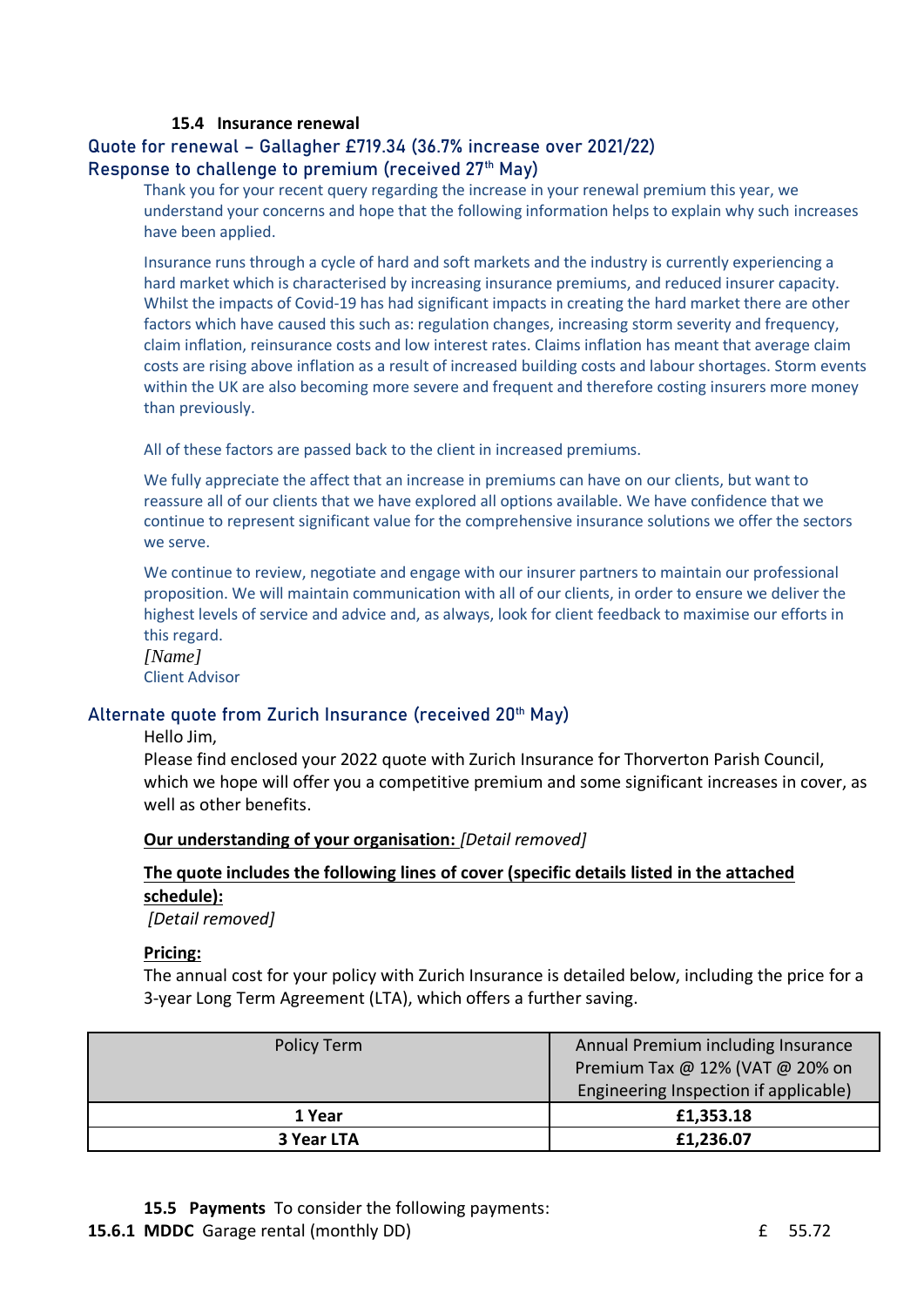| 15.6.2 Ben Fitch Inv no. BF20220086 & BF20220096 for work in May                    |  |          |
|-------------------------------------------------------------------------------------|--|----------|
| 15.6.3 Insurance Renewal Arthur J Gallagher Ltd                                     |  |          |
| 15.6.4 A M Burke Thorverton Through Time project                                    |  |          |
| 15.6.5 Cllr C G Marshall Materials to repair the notice boards (receipted)          |  |          |
| 15.6.6 Sarah Acock Lucy's Larder restocking (receipted - minute 21/204 (iv) refers) |  |          |
| 15.6.6 JP Roberts Pay for April<br>£ 380.79                                         |  |          |
| Reimbursement - Strutt & Parker Allotments rent (year)<br>$E$ 90.00                 |  | £ 470.79 |

**16 Correspondence** - To consider correspondence received

**18.1** Hedging left on grass

**18.2** Car washing water draining into the leats

**18.3** Ukrainian flag correspondence

#### Emails received – oldest first

10<sup>th</sup> May I formally request that the Ukrainean flag is removed from the village green. I am starting a legal against Thames Valley Police for illegal detention and seeing this flag about freedom is not good .

12<sup>th</sup> May Under the FOI Act I would like a copy of the rules/protocols relating to the use of the flagpole

In the village green. Also a copy of any information relating to it's use of displaying the Ukrainian flag.

13<sup>th</sup> May Please point out that I in no way condone Russian behaviour but two wrongs don't make a right and it is clear that Ukraine has breached the Geneva Convention as well eg. filming dead Russian soldiers, broadcasting hundreds of interviews with Russian prisioners (the BBC reported this), I could go on.

The Syrian flag was not put up to support Syria.

The Afganistan flag was not put up to support them.

Other people have said the Ukraineans are more like us.

Are we rascist in keeping the Ukrainean flag on display ?

The conflict with Russia/Ukraine may be seen as political. In this case it has no case in TPC. And finally, to make it personal, I was illegally detained by Thames Valley Police last year in clear breach of the law and nobody cares. Justice should begin at home. There is clear evidence to support my claim and nobody cares and is even willing to view the evidence with me.

15<sup>th</sup> May I have previously donated £500 to charities to help Ukraine so I am not anti-Ukraine.

24<sup>th</sup> May (1) I wish to withdraw my objection to the Ukrainean flag being displayed as I've now started legal proceedings against TVP and they have ackowledged receipt of papers. On another note. I have objected to planning applicatio**n** 22/00635/DPO. I am amazed that the Parish Council has not objected to the application. The next parish council meeting is scheduled

to take place after the decision date.

The reasons for my objection are on the mid devon council website.

I would like the Parish Council to note that they did not object to the application. I think the application will be rejected on my reasoned argument.

 $24<sup>th</sup>$  May (2) It's not a change of heart. I have started legal proceedings against TVP and English law is complicated. I don't want to compromise my position.

On the matter of the planning application. Did the PCC receive the assurances it asked for ? Time is running out. My research shows that if this application is approved it COULD be detrimental to the section 106 agreement .

COULD means a possibility in the future.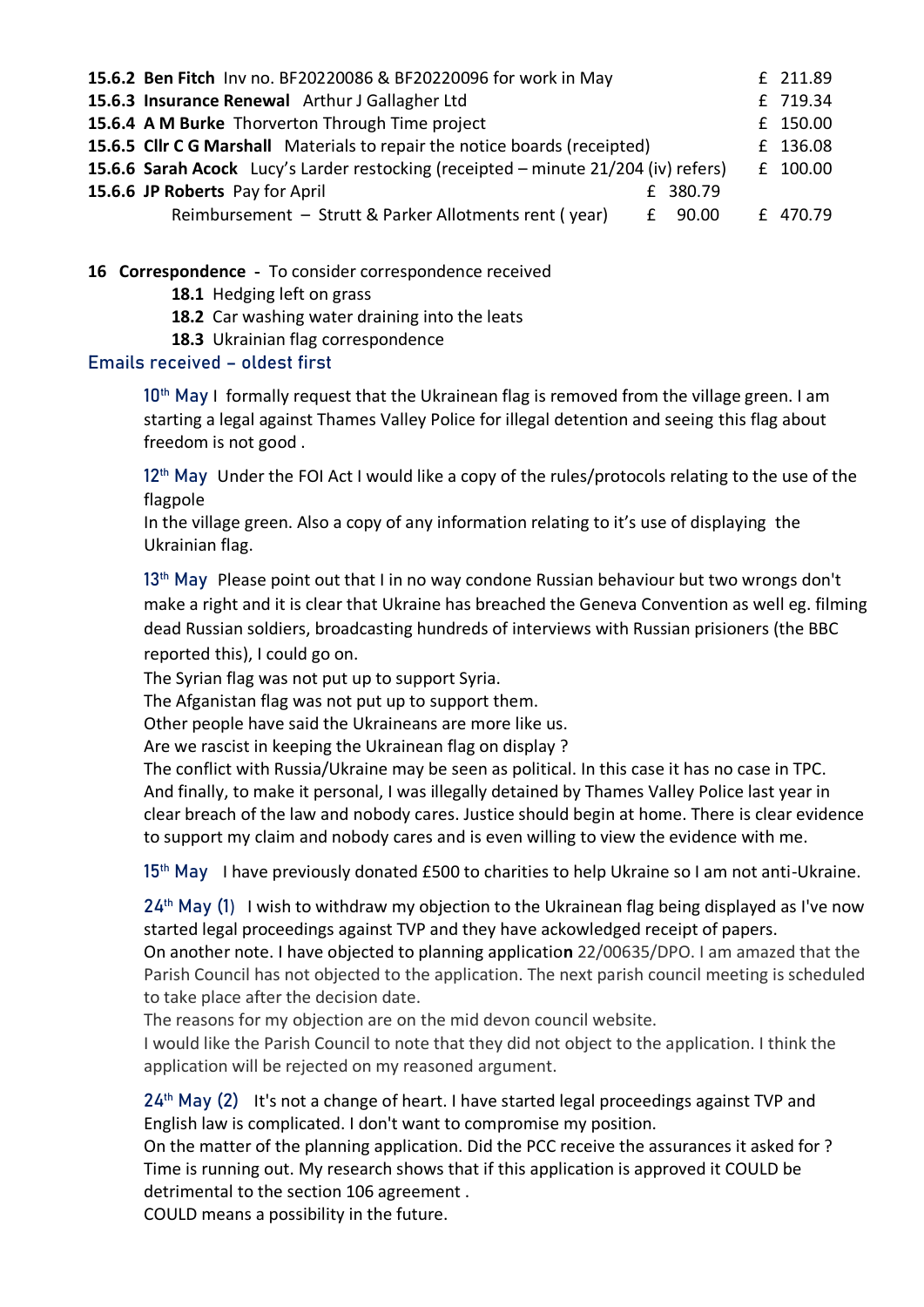My understanding is that in the worst case scenario, if agreed, social tenants in Court Barton Close could be subjected to market rents. Why wouldn't you oppose this ? I request an emergency meeting of the parish council which I will attend to discuss this matter.

### 29<sup>th</sup> May You seem to be saying that S106 is pointless.

Without your input, I think my objection to MDDC will be enough as it is a reasoned argument. If MDDC reject the amendment , as I think they will, then I will ask the entire parish council to resign.

7<sup>th</sup> June You may seen the article

[Zelensky hails 'important ally' Boris Johnson surviving Tory coup bid after confidence vote | Daily Mail](https://www.dailymail.co.uk/news/article-10892643/Zelensky-hails-important-ally-Boris-surviving-Tory-coup-bid.html)  **[Online](https://www.dailymail.co.uk/news/article-10892643/Zelensky-hails-important-ally-Boris-surviving-Tory-coup-bid.html)** 

I think the Union Jack is now the flag on the village green. This is the perfect time to stop displaying the Ukrainean flag.

This is now political. Support for the Ukrainean flag could be seen to mean support for Boris Johnson now.

I really don't want this to be issue and suggest the obvious exit ramp.

#### Extract from Hansard re Ukrainian crisis:

Mr Deputy Speaker - This excellent debate and, at the start of our proceedings, the outpouring of love and solidarity for the Ukrainian ambassador, who was present, with that long standing ovation that the Minister mentioned—unprecedented in my 30 years as an MP—clearly demonstrate in a graphic way the 100% support that this House of Commons has for the brave people of Ukraine. [Hon. Members: "Hear, hear."] {Hansard Vol 709, Weds 2<sup>nd</sup> March 2022}

#### **18.4** May meeting agenda and minutes correspondence

#### Emails received – oldest first

 $12<sup>th</sup>$  May Can you please advise when the May meeting was posted on line? and when the notice was put on the notice board in Thorverton? Many Thanks

Reply I am not sure what exactly you mean by the phrase 'when the May meeting was posted on line[sic]'.

As I expect you remember I was appointed on the 17th December 2021. When I took up the role the [Thorverton Parish Council website home page](http://www.thorvertonparishcouncil.org.uk/Home_1465.aspx) had the following paragraph displayed at the top of the centre section of the text.

'**Meetings:** Council meetings are held in Thorverton Memorial Hall on the second Tuesday of the month and usually start at 7pm. Meeting agendas and minutes will be published, in the usual way, under the relevant 'tab' at the top of this page and on the notice board in School Lane.'

The paragraph has not been changed and is currently displayed just below an invitation to complete the Electric Vehicle survey online. I believe meetings have been held on the second Tuesday of the month for many years.

The earliest confirmation of the date of May's meeting would have been when the April agenda was published. The last item on the agenda of April's meeting, which was displayed on the website and the noticeboard in School Lane 3 clear days prior to April's meeting, stated that the next meeting after April's would be on Tuesday 10th May.

The date and time of the May meeting would have been displayed on the same page on the right text panel from a few days after the April meeting. It was also displayed on the meetings and agenda page. The date, time and venue of May's meeting are, as I type, still displayed on the website as I haven't had a moment to change them to June's details. They will be updated very soon.

The agenda for the May meeting was published on the School Lane noticeboard before 4pm on Thursday 5th May. The agenda was uploaded to the website in full text on the meetings and agenda page on Friday 6th May. Unfortunately, although being the correct agenda for May it had April's date at the top. This wasn't spotted until Saturday 7th May when I corrected the website.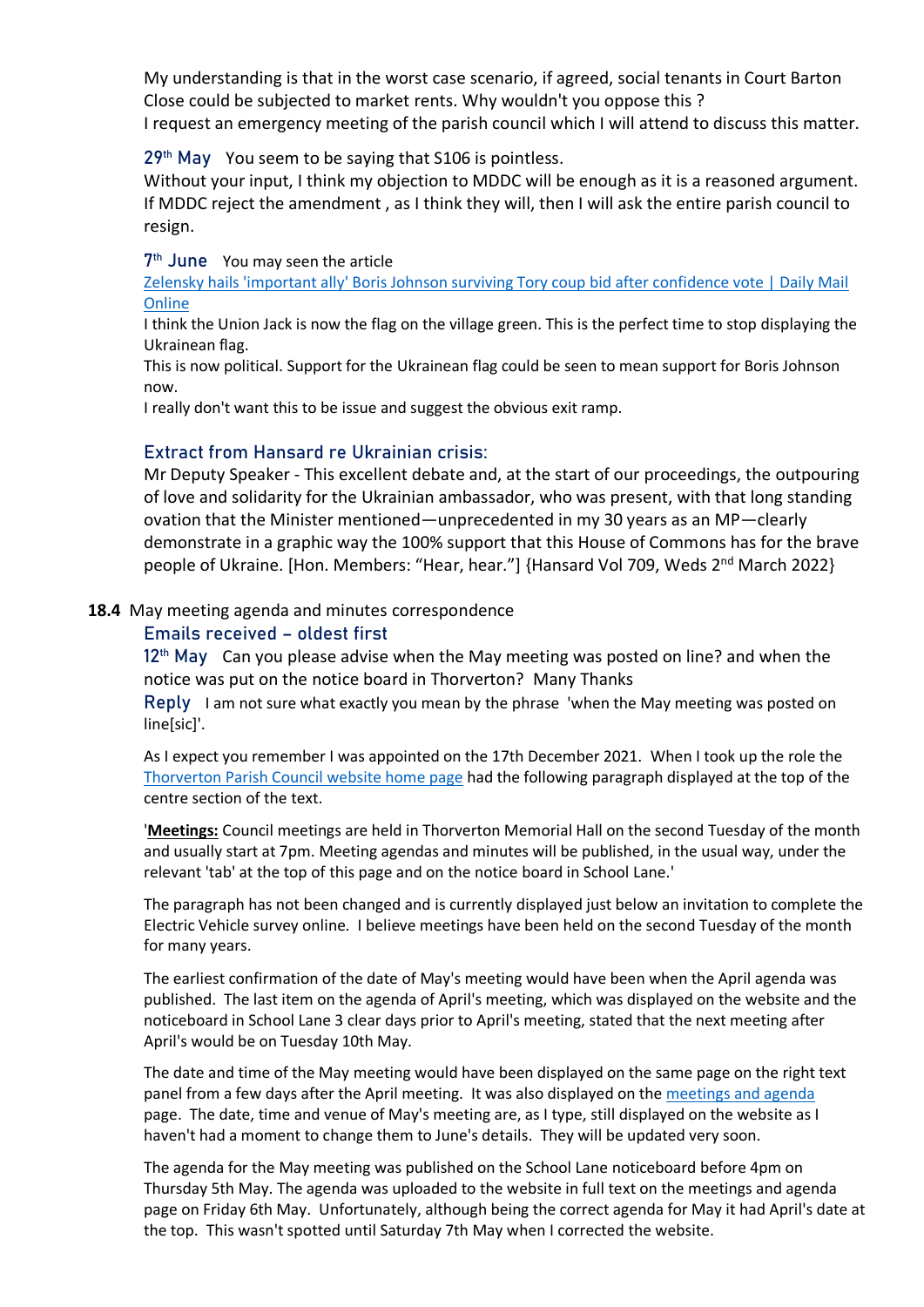Finally, I am aware (from Declarations of Interests at previous meetings) that Cllr Sims is your father-inlaw. I am sure he would be very happy to advise you of the dates of future meetings. However, I will repeat that Thorverton Parish Council meetings are planned to be on the second Tuesday of the month, at 7pm, in the Thorverton Memorial Hall, Silver St every month except August.

I hope this clarifies the situation for you and answers your question satisfactorily.

 $17<sup>th</sup>$  May (1) Dear Clerk So in other words, you cocked up on the paperwork by putting April instead of May. Thanks for the response.

Reply Not quite. The paperwork was correct - I cocked up the website for 24 hours.

 $17<sup>th</sup>$  May (2) Attached is an email from another ex-councillor who doesn't agree with your explanation. Your revised comments would be appreciated before submission to the monitoring officer. Enclosed Email - Thank you for your message.

As a former Parish Councillor I follow the activities of the PC with interest.

I looked on line for the agenda for the meeting on 10th May - it was not on their website on Friday 6/05/22 and I checked over the weekend but it did not appear until Monday 9/05/22 (the day before the meeting.

As it didn't appear on line I checked the PC notice board in School Lane over that weekend and again it didn't appear until Monday 9/05/22.

I did mention this to a Parish Councillor (who I do not wish to name at the moment) on Monday 9/05/22 - they said they had received the agenda but acknowledged this was in their email.

Personally, I do not consider the agenda was issued to the public in suitable time prior to the meeting as per the pc standing orders

regards

Reply Thank you for sight of Mr Turner's email.

I can but disagree with the contents and stand by my earlier, comprehensive reply.

You may wish to note that, as an employee of the Parish Council, my understanding is that complaints about my mistakes are proper to my employer rather than the Monitoring Officer. A copy of the Parish Council's Complaints procedure is available on the Parish Council website.

I am sure that the Monitoring Officer will advise you of the correct procedure.

Please do not hesitate to contact me if you need any further information.

19<sup>th</sup> May Dear Clerk,

Thank you for your recent response to our questions.

Thank you for pointing out that we need to complain to Mr Foster rather than Mid Devon. As you are aware, AF is not to be trusted to carry out an un-biased investigation in to any

inappropriate actions from his Councillors or staff.

He has mentioned, many times, both verbally and in writing that he has no control over the clerk or councillors.

It would appear AF is still Neville Lanes Puppet.

As a result I will raise this with the monitoring officer thanks.

Reply I confirm receipt of your email which has been circulated to the Councillors.

For complete avoidance of doubt I do not work for the Chairman, I work for Thorverton Parish Council as an entity in, and of itself. I report to the whole Council and the whole Council would decide any criticism or disciplinary action necessary for the Council's employee.

Cllr Foster is correct that he has no direct control over me; that is exercised by the Parish Council as a whole and is enacted by resolution at properly constituted meetings. Normally there would be input from the Staffing Group who deal with the detail of employment matters, but the final decisions are always that of the full Parish Council.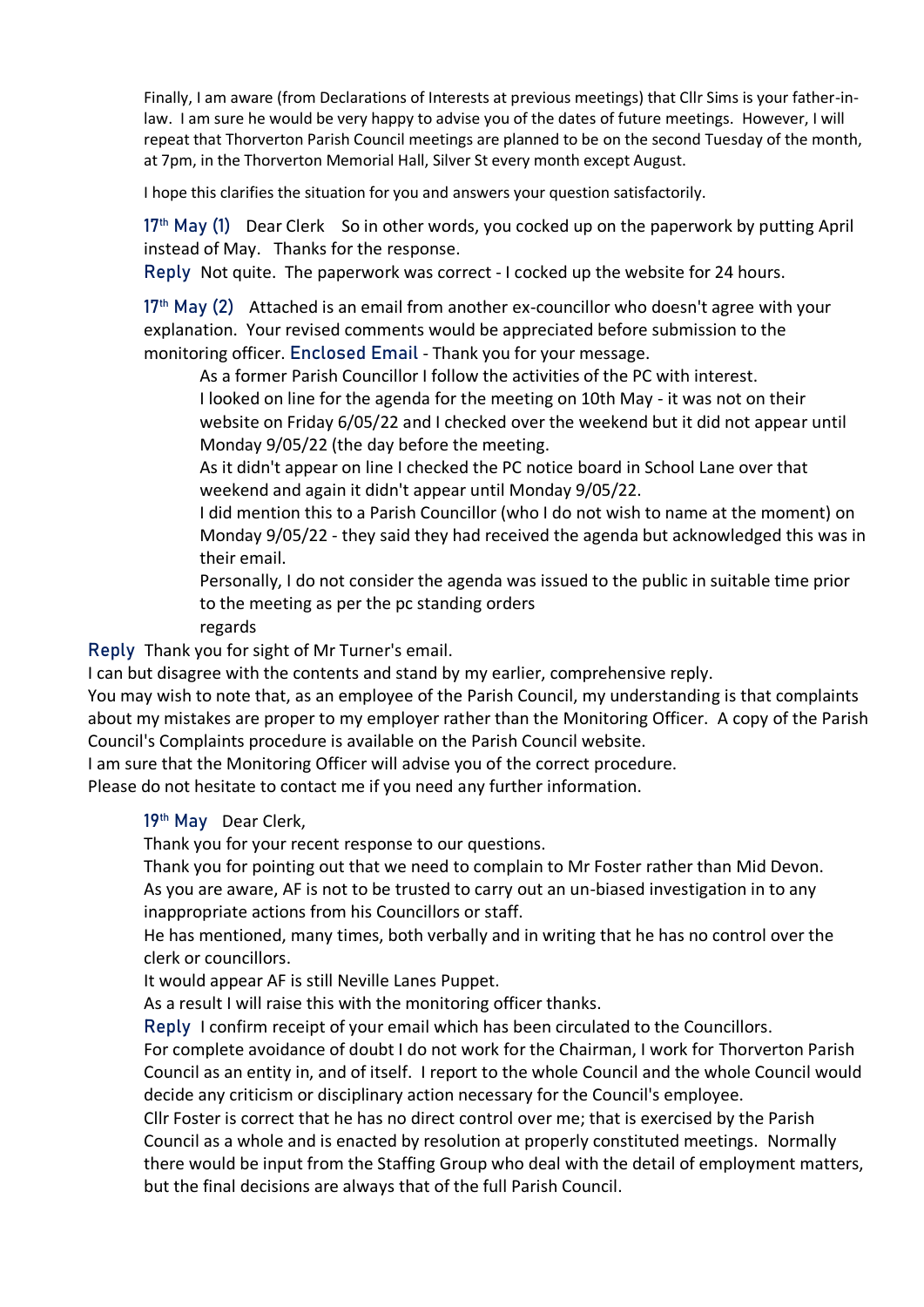I have no wish to enter into a debate but I would like to take this opportunity to utterly reject your completely unfounded allegations of bias towards Cllr Foster and the notion that Cllr Lane is, in any way, operating puppets.

I look forward to any opinion on the situation offered by the Monitoring Officer should it be made available to me.

I trust I have made myself clear, but please do not hesitate to contact me if not.

 $20<sup>th</sup>$  May (1) Thanks Jim for your email.

There really is no need to state the obvious.

You are overlooking the fact that due to a technicality and your mistake that your May meeting is null and void.

In due course, I will forward a second email from *[name redacted]* which confirms this is correct, contrary to your denial and statement made.

This means you will need to re sit your May meeting again to give proper notice under section 1.2 to comply with your own rules.

I don't trust Andrew Foster to carry out any investigation into this, He says one thing and then does another. As proven with my complaint about Mr Lanes actions. (BTW, this is still with the MO off MDDC.)

Please feel free to pass all my emails on to all councillors. I have nothing to hide, and I welcome this newfound transparency in the Council.

If anything, had Mr Lane been honest and transparent with his own fellow councillors in the first place none of my complaints to and about the TPC would have been necessary, would they? As proven by my FOI request.

AF has only wanted to sweep my complaints under the carpet. He has taken no disciplinary action over my complaint about Mr Lanes behaviour so you will understand why I have lost trust in these 2 members of the council. (Only)

In addition, you have not recorded things I have asked you to and have decided to leave out information in my case about Mr Lane.

For the avoidance of doubt, I am not one to massage people's egos, neither yours or Mr Fosters.

This is just another example of you and your chairman's inability to operate the council properly.

Have a lovely weekend and see you soon.

Reply The statutory obligation for display of the agenda for May 2022's meeting were met. The meeting is not null and void.

I reject all your negative comments about Cllr Foster and Cllr Lane.

Neither Cllr Foster, nor any Parish Council Chairman, can 'take disciplinary action' against any Cllr or Clerk due to the nature and constitution of Parish Councils.

Minutes are recorded in accordance with the legal advice from the National Association of Local Councils and the Charles Arnold-Baker book 'Local Government Administration'. All the Cllrs see all your emails.

I can corroborate your observation as I have never seen you massage anyone's ego.

20th May (2) Clerk, here is the email from *[name redacted]*.

Enclosed email Thank you for sight of this

Reading the clerks message re posting the agenda for the meeting in May it is claimed it was displayed on the notice board on Thursday 5 May - but given the error on the date of the of the web site posting which was corrected on Saturday 7 May, did the notice board agenda show it was for the meeting on 10 May?

The meeting agenda is claimed to have been posted on the PC web site on 6 May but with the wrong date which was corrected the following day - the posting on Friday was already too late as Standing order 1.2 requires 3 full days notice prior to the meeting and this excludes the day of posting, the day of the meeting and Sundays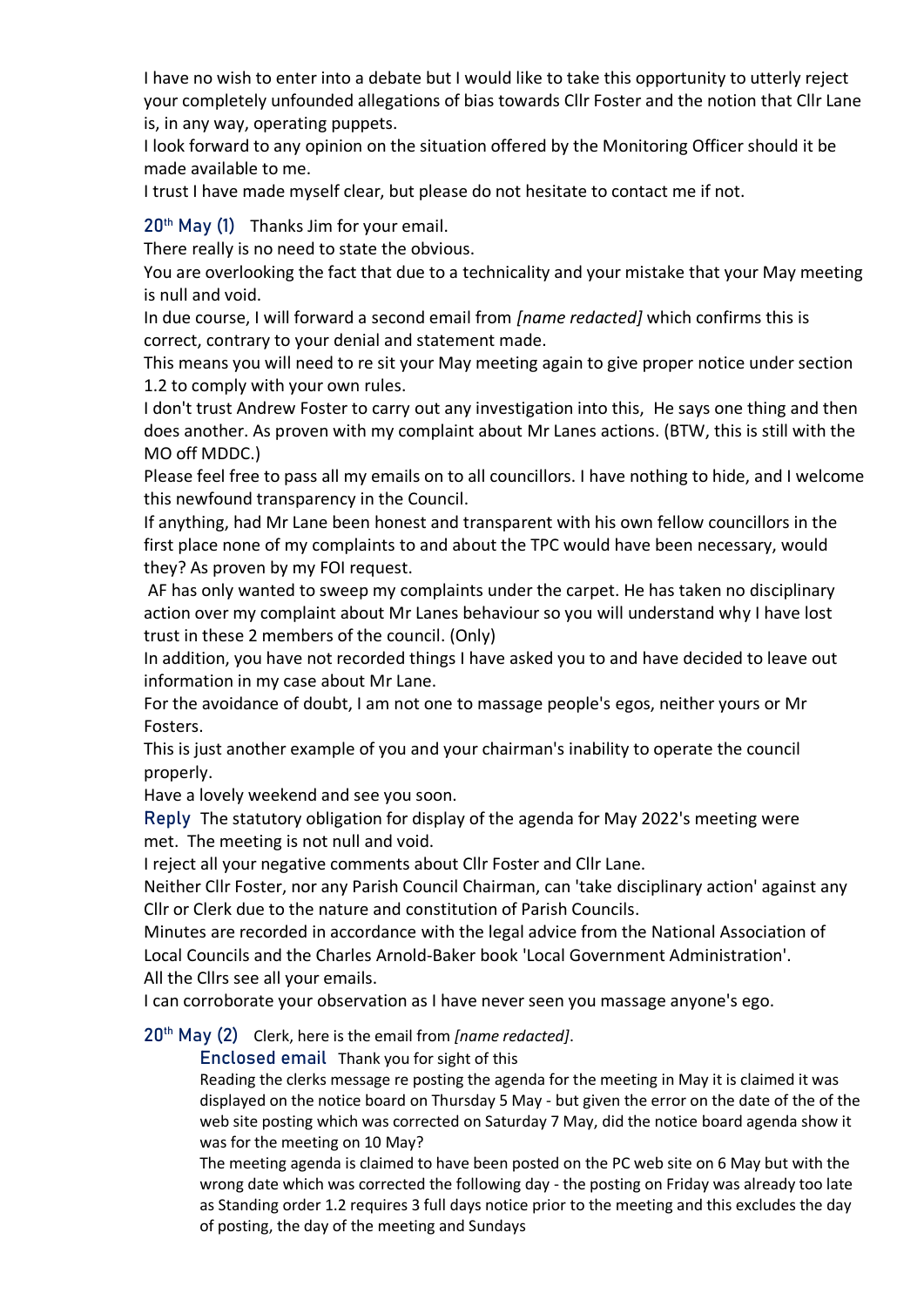regards

Reply The correct agenda, with the correct date, was displayed on the noticeboard on Thursday 5th May leaving 3 clear days before May's meeting. That meets the statutory obligation of the Council to publish the agenda under the Local Government Act (1972). I hope this is of use to you.

 $21^{st}$  May (1) So are you calling Mr Turner a liar? How can you prove what you say? Reply In answer to your questions

No and I don't believe I can prove it. I hope this helps

21<sup>st</sup> May (2) Thank Jim See you soon.

22<sup>nd</sup> May Thanks for your reply. Has this email thread been sent to all councillors please. Thanks

6 th June Good morning, Jim, I hope you enjoyed the Jubilee break.

Thanks for your last email response in which you claim your last meeting in May 2022 was valid and the notice was put up on Thorverton notice board on Thursday 5<sup>th</sup> May, before 4pm. I regret to inform you, due to your mistakes that Mays meeting is still null and void, due to a technical error on your behalf. (despite your claim that it was valid)

I have now spoken to 2 people who have both said that they checked the notice board on Friday 6<sup>th</sup> May and that there were no agenda for May on the notice board. Could it have been that due to your error there may have been a notice up with April's date on it?

You have already stated that you corrected one of your errors on Saturday 6<sup>th</sup> May (Website) But, I suspect you didn't get the notice board changed from April to May. (your confirmation of this point would be invaluable)

If this is the case then under your standing orders, (1.2) you have not given the 3 days' notice required to residents, therefore, the council has NOT complied with its 3-day notice period. FACT.

You have also stated you cannot prove when the notice was put up on the board and that you cannot prove if it had the correct (Mays)date on.

I would also like to ask you to consider the following;-

- 1. In our earlier discussions, you brought up my stroke in your little rant. Totally unprofessional and unnecessary. (Decembers meeting which is recorded)
- 2. You also were about to bring up my Father's death in Decembers meeting, before I stopped you (Recorded)
- 3. You are correct, Mr Sims is indeed my Father-in-law. Unlike Mr Lane he DOES feel it necessary to declare an interest when my family or businesses matters are discussed. (which is the correct way to do things)
- 4. Let me make this clear, YOU are the clerk, it is YOUR job to notify members of the public about meetings accurately, Not Mr Simms or any other councillor for that matter.
- 5. It would be preferable if you did not use these unprofessional tactics or rude personal comments in your letters or emails or verbal exchanges in the future.
- 6. Please let other councillors know that our meeting to discuss Neville Lanes behaviour with the Monitoring officer again is scheduled towards the end of this month. (June, not May for avoidance of doubt)

7<sup>th</sup> June Dear Clerk,

I have spotted 2 errors in my email of  $6<sup>th</sup>$  June 2022. Apologies for that. Paragraph 5 should read 7th May (Website)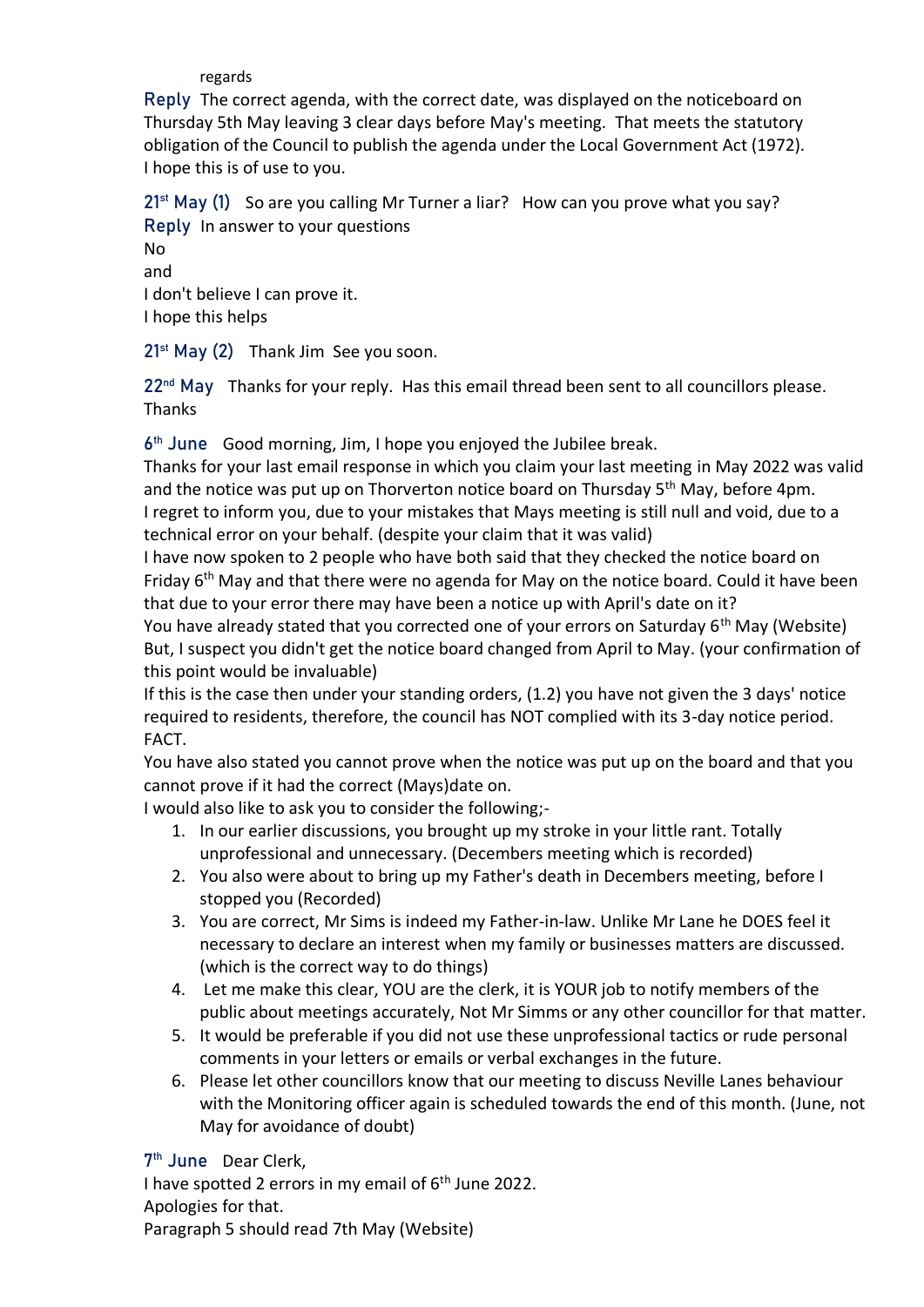And points 1 and 2 were Januarys meetings. This was the only recording taken. Again apologies

Reply to emails of  $6<sup>th</sup>$  &  $7<sup>th</sup>$  June I am in receipt of your email of 6th June and your subsequent email of 7th June with minor corrections to the content of the former. Both emails had the subject "Void Meeting April 2022" but I believe you are referring to May's meeting. I can do no more but, yet again, correct your false statements and incorrect assumptions.

- May's meeting is not null and void.
- The agenda was published in good time, with the correct date on, on the School Lane noticeboard. I cannot account for anyone's assertion that it was not there on Friday and do not intend to.
- There was an error of the correct agenda being published on the website but under April's date which had been left unchanged from the previous meeting, as advised in my email to you on 17 May.
- The 3 clear days' notice of the meeting under the Act was complied with.
- I did not rant at January's meeting and only replied in the tone matching that with which I was addressed. I attempted to answer your questions in an effort to help, which was inappropriate as the Public Session allows speakers up to 3 minutes to say what they wish. It is not a question and answer session under the Standing Orders of Thorverton Parish Council. I had only been in post for less than a month at that time and was not fully up to speed with the Standing Orders.
- If I was going to bring up your ill-health or the death of a relative it would only have been to offer my condolences and sympathy.
- Cllr Lane is fully aware of the need to declare pecuniary or other interests and does so when necessary.
- Cllrs are free to advise their family, friends or any member of the public of meeting dates and times, but not obliged to do so.
- I have never used 'unprofessional tactics' or 'rude personal comments' in an email or verbal exchange.
- The Cllrs have been made aware of your impending meeting with the Monitoring Officer. I hope you find it useful.

I am sure you are as weary of this email exchange as I am. We disagree on both the facts and the consequences of a sequence of events. Any resident is welcome to complain about me and my behaviour to whomsoever they wish, but the correct channel is through the Chairman of Thorverton Parish Council.

I trust you will find this useful and have had an enjoyable weekend.

 $12<sup>th</sup>$  June Can you please confirm if you have forwarded my email of  $6<sup>th</sup>$  June to all councillors?

Thanks

13<sup>th</sup> June (1) Dear Jim, Can you please answer my last question. Has my email of June 6th been forwarded to all councillors. Thank you.

13<sup>th</sup> June (2) Dear Jim, Again, can you please confirm if my email of 6<sup>th</sup> June has been forwarded to all councillors? A simple yes or no will suffice.

If no then I can always forward to them on your behalf ready for tomorrows meeting. Many Thanks for your assistance

Reply to last 3 emails (sent 3 times) I refer you to my email of 14:22 on Saturday 21st May 2022, paragraph 5 which clearly answered this question. Regards